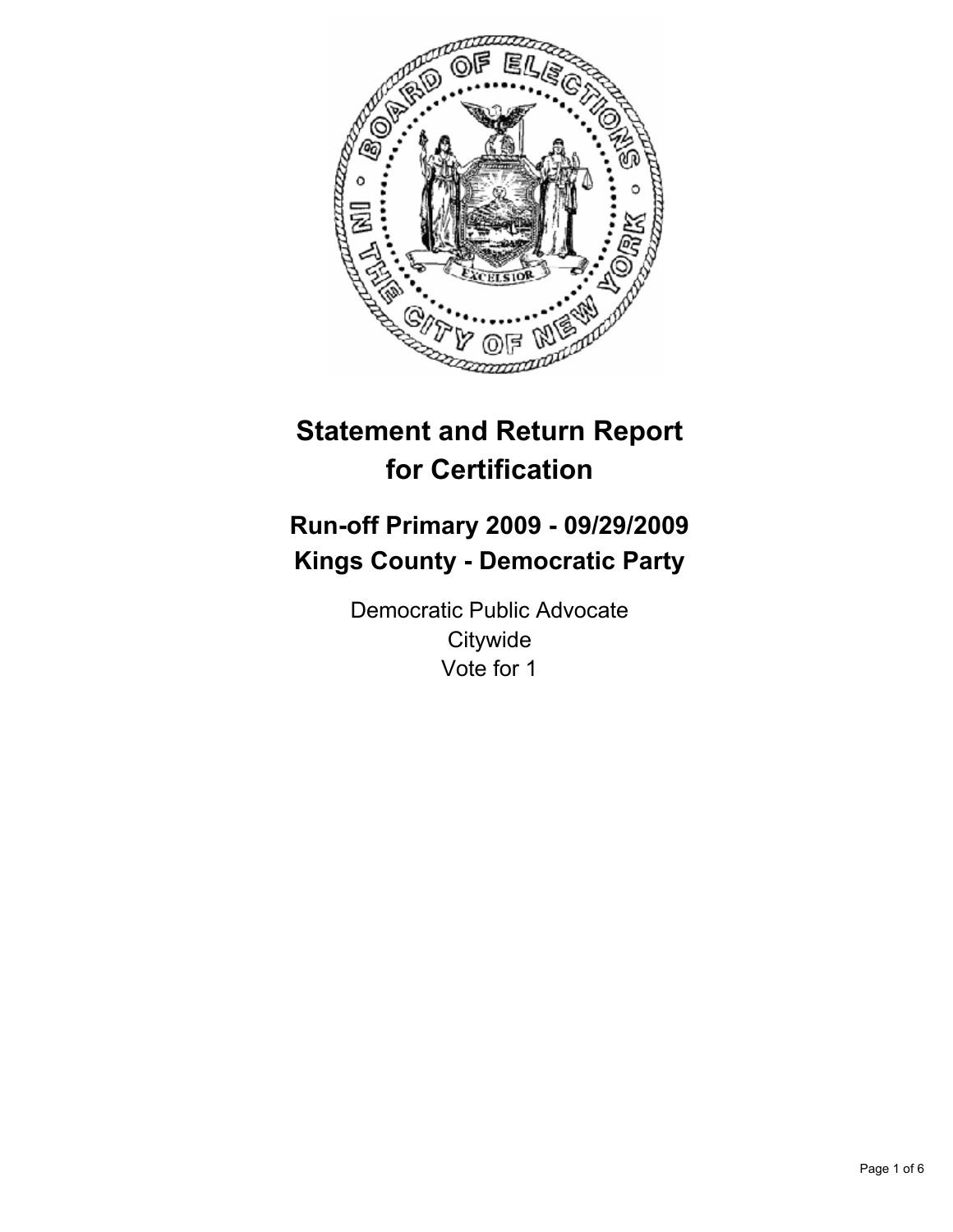

| <b>EMERGENCY</b>      | 2     |
|-----------------------|-------|
| ABSENTEE/MILITARY     | 91    |
| AFFIDAVIT             | 27    |
| <b>BILL DE BLASIO</b> | 2.423 |
| <b>MARK GREEN</b>     | 1,356 |
| <b>Total Votes</b>    | 3.779 |

## **Assembly District 41**

| <b>Total Votes</b>    | 3.600 |
|-----------------------|-------|
| <b>MARK GREEN</b>     | 1.612 |
| <b>BILL DE BLASIO</b> | 1,988 |
| AFFIDAVIT             | 18    |
| ABSENTEE/MILITARY     | 151   |
| <b>EMERGENCY</b>      | 12    |

## **Assembly District 42**

| <b>Total Votes</b>    | 3.161 |
|-----------------------|-------|
| <b>MARK GREEN</b>     | 994   |
| <b>BILL DE BLASIO</b> | 2,167 |
| AFFIDAVIT             | 21    |
| ABSENTEE/MILITARY     | 125   |
| <b>EMERGENCY</b>      | 2     |

#### **Assembly District 43**

| <b>Total Votes</b>    | 3.899 |
|-----------------------|-------|
| <b>MARK GREEN</b>     | 1,227 |
| <b>BILL DE BLASIO</b> | 2,672 |
| AFFIDAVIT             | 48    |
| ABSENTEE/MILITARY     | 199   |
| <b>EMERGENCY</b>      | 6     |

#### **Assembly District 44**

| <b>EMERGENCY</b>      | 30    |
|-----------------------|-------|
| ABSENTEE/MILITARY     | 127   |
| <b>AFFIDAVIT</b>      | 49    |
| <b>BILL DE BLASIO</b> | 4,723 |
| <b>MARK GREEN</b>     | 1,399 |
| <b>Total Votes</b>    | 6.122 |

| <b>EMERGENCY</b>      | 4     |
|-----------------------|-------|
| ABSENTEE/MILITARY     | 167   |
| AFFIDAVIT             | 21    |
| <b>BILL DE BLASIO</b> | 1,603 |
| <b>MARK GREEN</b>     | 1,133 |
| <b>Total Votes</b>    | 2.736 |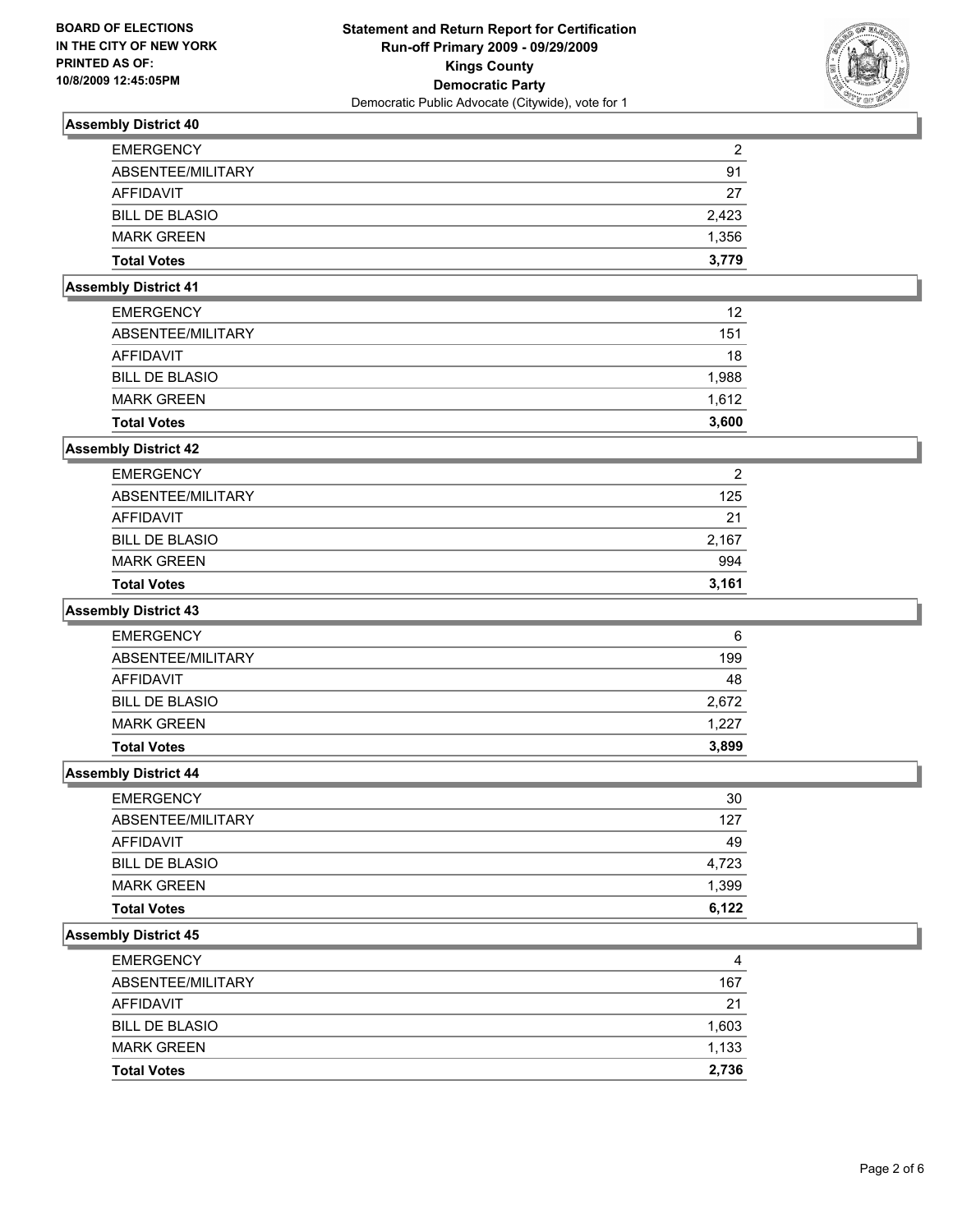

| <b>EMERGENCY</b>      | 5     |
|-----------------------|-------|
| ABSENTEE/MILITARY     | 211   |
| AFFIDAVIT             | 23    |
| <b>BILL DE BLASIO</b> | 2.104 |
| <b>MARK GREEN</b>     | 1.489 |
| <b>Total Votes</b>    | 3,593 |

## **Assembly District 47**

| <b>Total Votes</b>    | 2.607 |
|-----------------------|-------|
| <b>MARK GREEN</b>     | 922   |
| <b>BILL DE BLASIO</b> | 1,685 |
| AFFIDAVIT             | 21    |
| ABSENTEE/MILITARY     | 155   |
| <b>EMERGENCY</b>      | 0     |

### **Assembly District 48**

| <b>Total Votes</b>    | 2,550 |
|-----------------------|-------|
| <b>MARK GREEN</b>     | 715   |
| <b>BILL DE BLASIO</b> | 1,835 |
| AFFIDAVIT             | 21    |
| ABSENTEE/MILITARY     | 95    |
| <b>EMERGENCY</b>      | 6     |

#### **Assembly District 49**

| <b>Total Votes</b>    | 1.710 |
|-----------------------|-------|
| <b>MARK GREEN</b>     | 552   |
| <b>BILL DE BLASIO</b> | 1,158 |
| AFFIDAVIT             | 19    |
| ABSENTEE/MILITARY     | 87    |
| <b>EMERGENCY</b>      | 8     |

#### **Assembly District 50**

| <b>EMERGENCY</b>      | 0     |
|-----------------------|-------|
| ABSENTEE/MILITARY     | 83    |
| <b>AFFIDAVIT</b>      | 44    |
| <b>BILL DE BLASIO</b> | 2,904 |
| <b>MARK GREEN</b>     | 960   |
| <b>Total Votes</b>    | 3,864 |

| <b>Total Votes</b>    | 1.692 |
|-----------------------|-------|
| <b>MARK GREEN</b>     | 546   |
| <b>BILL DE BLASIO</b> | 1.146 |
| AFFIDAVIT             | 35    |
| ABSENTEE/MILITARY     | 58    |
| <b>EMERGENCY</b>      |       |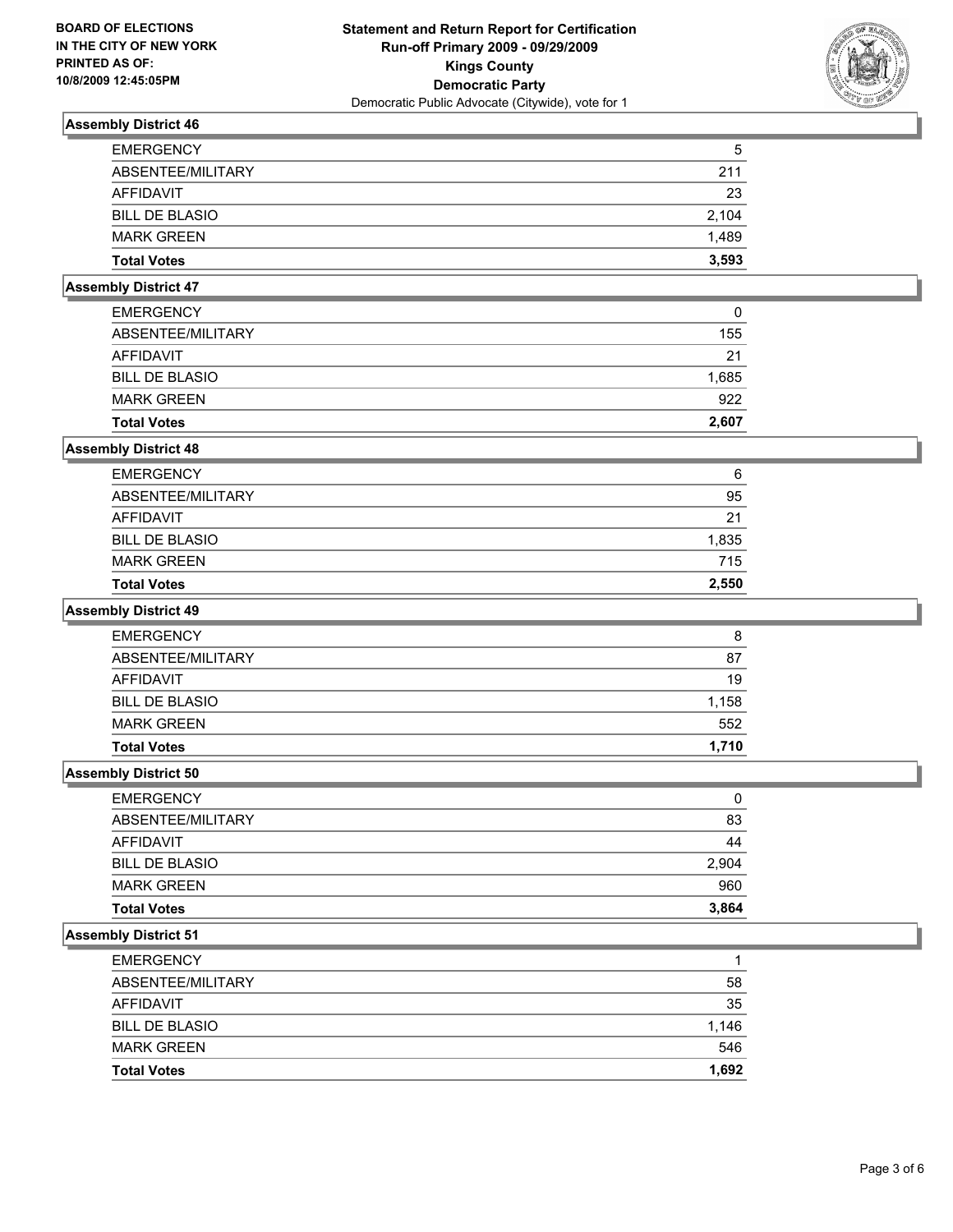

| <b>EMERGENCY</b>      | 26     |
|-----------------------|--------|
| ABSENTEE/MILITARY     | 187    |
| AFFIDAVIT             | 98     |
| <b>BILL DE BLASIO</b> | 7,683  |
| <b>MARK GREEN</b>     | 2.432  |
| <b>Total Votes</b>    | 10.115 |

## **Assembly District 53**

| <b>Total Votes</b>    | 2.537 |
|-----------------------|-------|
| <b>MARK GREEN</b>     | 838   |
| <b>BILL DE BLASIO</b> | 1,699 |
| AFFIDAVIT             | 46    |
| ABSENTEE/MILITARY     | 51    |
| <b>EMERGENCY</b>      | 23    |

#### **Assembly District 54**

| <b>Total Votes</b>    | 1.621 |
|-----------------------|-------|
| <b>MARK GREEN</b>     | 623   |
| <b>BILL DE BLASIO</b> | 998   |
| AFFIDAVIT             | 21    |
| ABSENTEE/MILITARY     | 44    |
| <b>EMERGENCY</b>      | 9     |

#### **Assembly District 55**

| <b>EMERGENCY</b>      | 6     |
|-----------------------|-------|
| ABSENTEE/MILITARY     | 97    |
| AFFIDAVIT             | -17   |
| <b>BILL DE BLASIO</b> | 1,720 |
| <b>MARK GREEN</b>     | 1.134 |
| <b>Total Votes</b>    | 2.854 |

#### **Assembly District 56**

| <b>EMERGENCY</b>      | 47    |
|-----------------------|-------|
| ABSENTEE/MILITARY     | 136   |
| <b>AFFIDAVIT</b>      | 26    |
| <b>BILL DE BLASIO</b> | 2.321 |
| <b>MARK GREEN</b>     | 1,359 |
| <b>Total Votes</b>    | 3,680 |

| <b>EMERGENCY</b>      | 3     |
|-----------------------|-------|
| ABSENTEE/MILITARY     | 185   |
| AFFIDAVIT             | 74    |
| <b>BILL DE BLASIO</b> | 4,134 |
| <b>MARK GREEN</b>     | 1,503 |
| <b>Total Votes</b>    | 5,637 |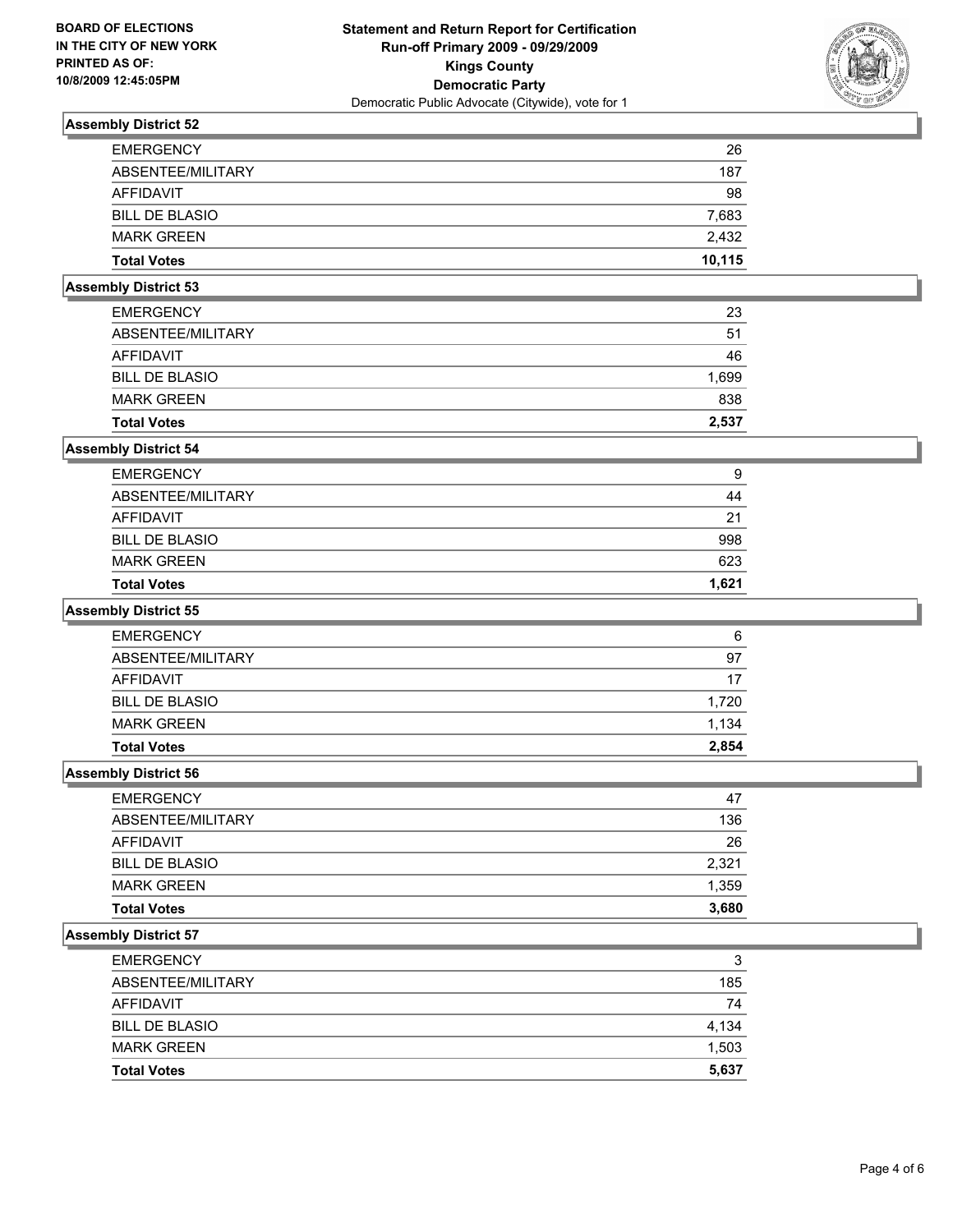

| <b>Total Votes</b>    | 3.676 |
|-----------------------|-------|
| <b>MARK GREEN</b>     | 1,253 |
| <b>BILL DE BLASIO</b> | 2.423 |
| AFFIDAVIT             | 20    |
| ABSENTEE/MILITARY     | 243   |
| <b>EMERGENCY</b>      | 23    |

## **Assembly District 59**

| <b>Total Votes</b>    | 2.828 |
|-----------------------|-------|
| <b>MARK GREEN</b>     | 1.320 |
| <b>BILL DE BLASIO</b> | 1,508 |
| AFFIDAVIT             | 14    |
| ABSENTEE/MILITARY     | 128   |
| <b>EMERGENCY</b>      | 14    |

| <b>EMERGENCY</b>      |       |
|-----------------------|-------|
| ABSENTEE/MILITARY     | 29    |
| AFFIDAVIT             | 11    |
| <b>BILL DE BLASIO</b> | 773   |
| <b>MARK GREEN</b>     | 447   |
| <b>Total Votes</b>    | 1.220 |